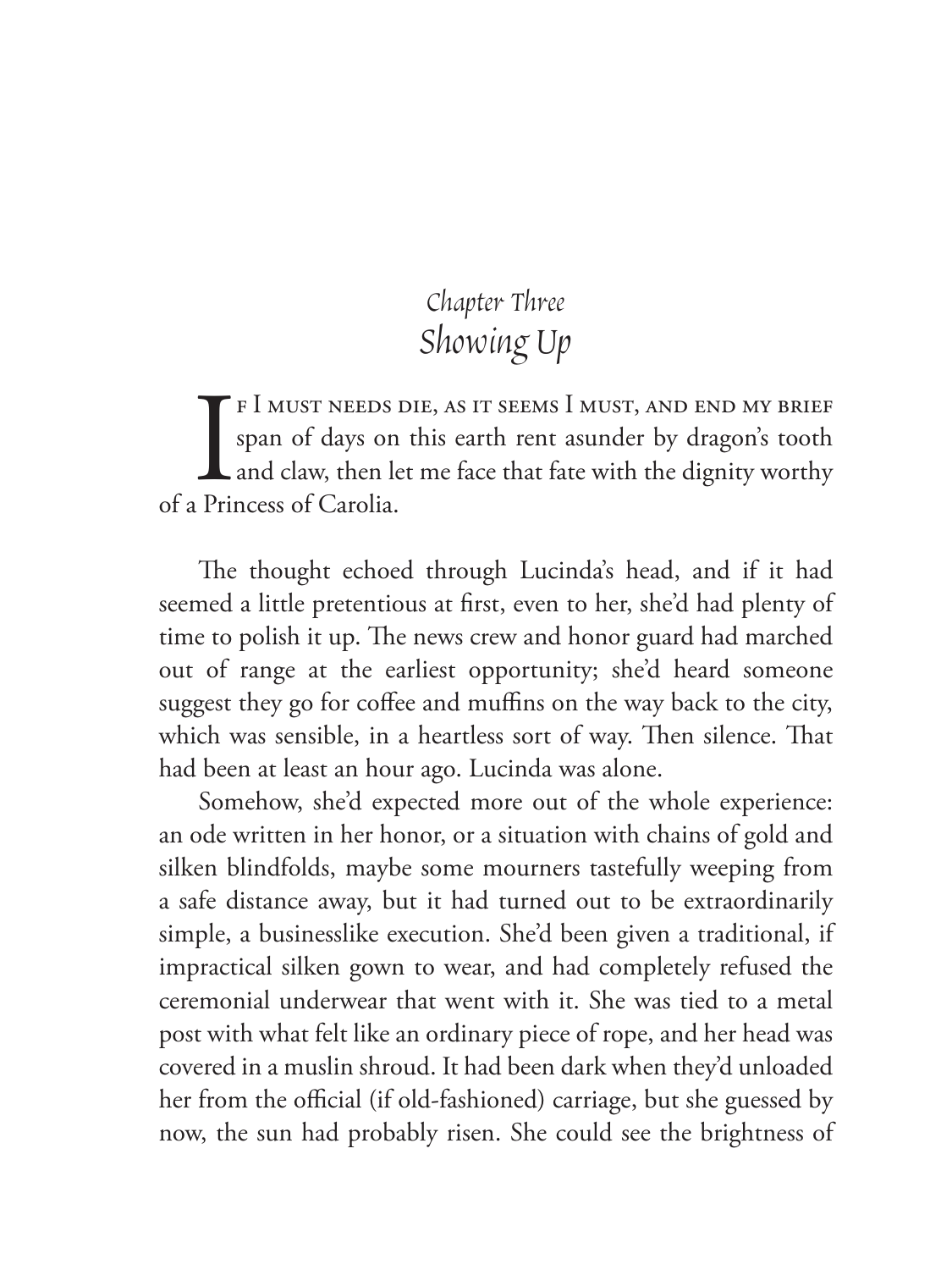it through the thin fabric covering her face. She heard the sounds of insects and the mournful call of birds, flying. She heard waves lapping at the water's edge. Having polished her last words, Lucinda felt a little sad that no one would ever be able to hear them from inside a dragon's stomach. Putting that thought aside, she began to run through her seven-times tables.

A cloud passed over the sun and the birds and insects went silent. Lucinda felt an intense push of air, and shivered. Her legs, which were bare, suffered a dozen small cuts from the driven sand and small rocks of the beach gravel. She could feel the weight of the dragon's enormous body as it settled.

Lucinda braced herself and waited for the blow. She refused to scream or weep (though she wanted to do both, and was afraid she might wet her pants in a completely undignified way), but it wasn't easy to hold one's breath and clench everything while a dragon looked you over. She waited. And waited.

And waited.

The roaring in her ears abated and she had no choice but to breathe. Thankfully, she managed an inhale and exhale without a scream. But still, no bite. No agonizing sear of white-hot flame. Nothing at all. Once again, Lucinda heard the small waves lapping at the shore.

What was the dragon waiting for? Was it even still out there? Was it looking her over, and thinking that her ropes and muslin and bare legs were unappetizing and unworthy? The whole point of her being here was to save the city from a draconic rampage. What if she was so unappetizing that the dragon just skipped her over, and flew off to destroy the city?

Lucinda summoned her courage and drew a last breath for one final act of defiance. "Sushi or BBQ, asswipe!"

"Excuse me?"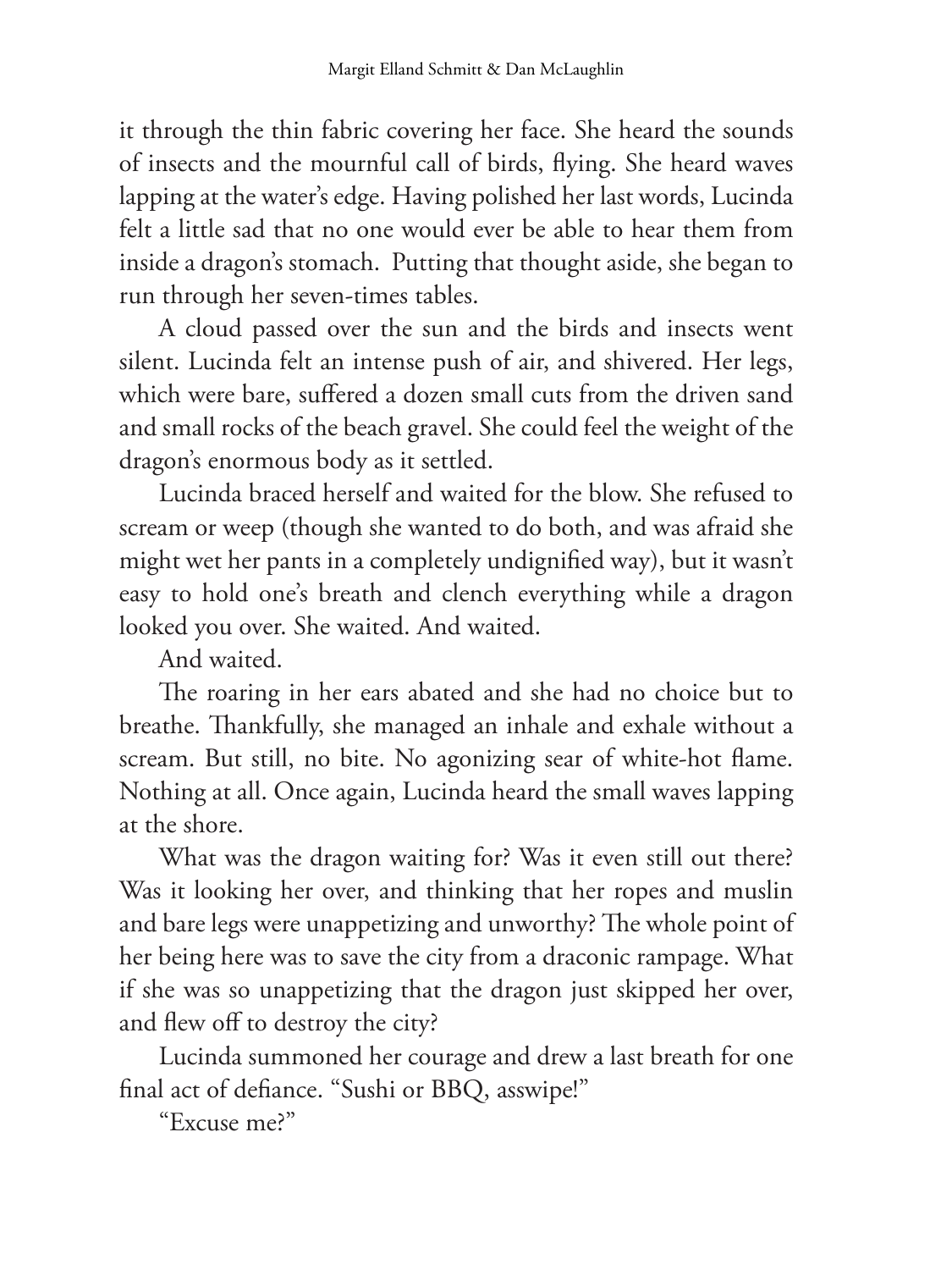Needless to she had totally forgotten her carefully rehearsed speech, and what she had come up with was probably the most embarrassing curse she could have possibly chosen. So now she was going to die, mortified, because in the moment of peril, that was the word that came to mind. She waited. The dragon was definitely still there. Its voice was definitely inhuman, and yet pitched a bit higher than Lucinda was expecting. It also sounded mildly confused, rather than enraged by the insult.

"Sorry," she said, and could have cursed herself. She was always and forever apologizing for the wrong thing. She gave last-minute bravado a second try: 'Sushi or BBQ, Thou Evil Spawned Demon of Destruction!"

There was a pause. "No," said the dragon. "I still don't get it." Really? Lucinda took a deep breath. REALLY?

Who knew that being consumed by a dragon was going to be so much work.

Or worse, feel like a test. Even more worse, a test she was failing.

"Okay," she said. "Listen. As near as anyone has been able to figure it out, the maiden who is consumed by the dragon is either ripped apart leaving only a gross assortment of bloody and horrifying bits and pieces, e.g. eaten raw, e.g. sushi, or else the remains that are found after the fact are only a pile of ash."

"Implying a BBQ," said the dragon. "On the beach. I get it now. Quite clever, really."

The dragon's tone seemed to say, "Quite clever — for a human." There was a huff of brimstone-scented breath. "Well done."

Another silence descended. Lucinda once again heard birds and insects and waves. Occasionally there was the sound of the great beast shifting on the beach rock. Lucinda remained uneaten. She was still very, very frightened, but also starting to feel a very,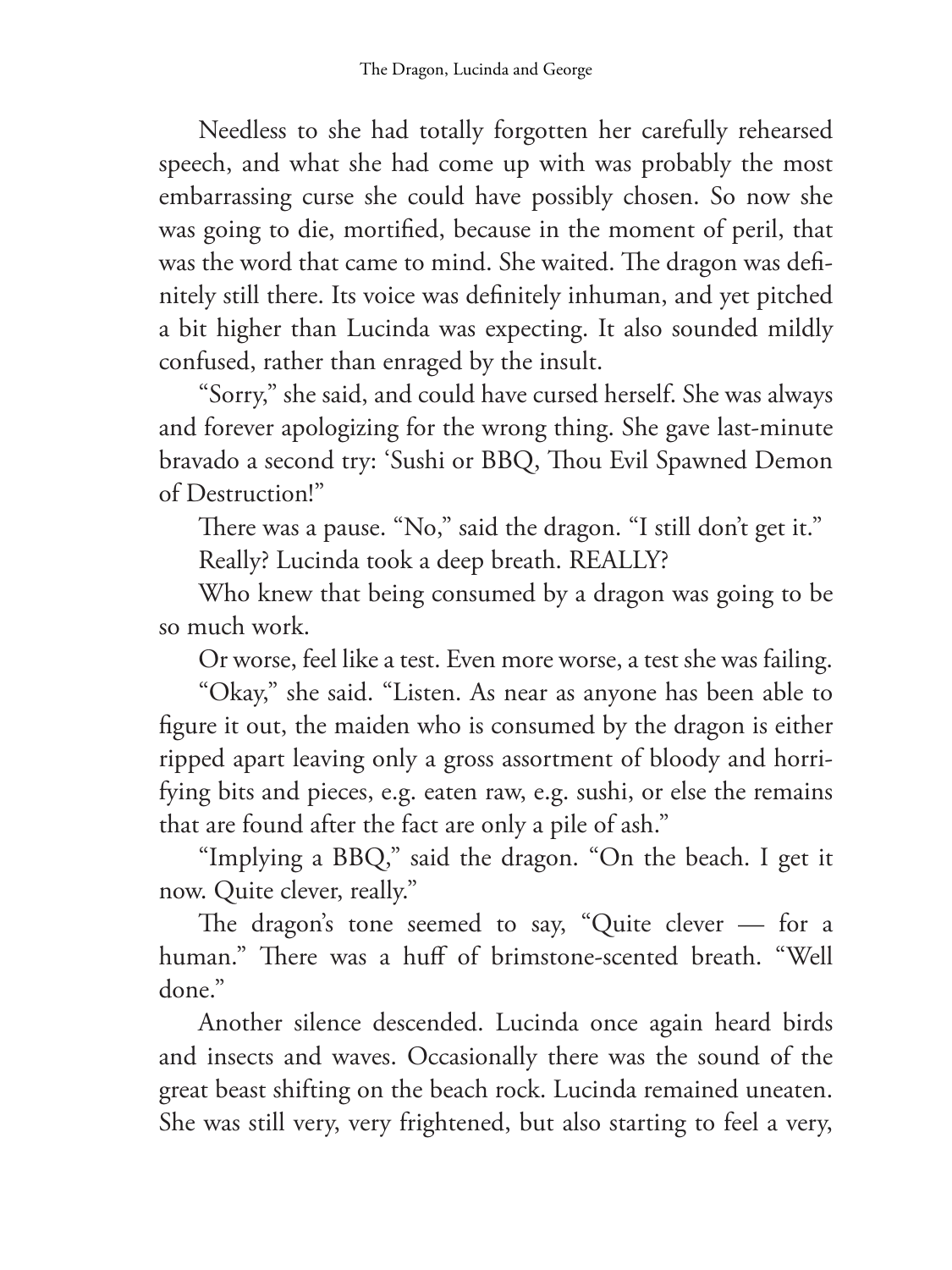very small spark of curiosity. She wished, all at once, that she could get rid of the blindfold; she would have liked to see the dragon's expression.

"Um, not to be critical or anything, but you're not really the big fierce manly dragon I was expecting."

"Well for one thing, I am a girl dragon."

"HA," Lucinda barked in surprised laughter. "That's stupid. Who ever heard of a girl dragon?"

"Well, you have heard of baby dragons, haven't you?"

This silence felt different to Lucinda, because it was. "Oh." Suddenly Lucinda was glad for the shroud that concealed her red-hot blush. "Yeah. Got it."

Then, the dragon said, "This is just awkward."

And Lucinda heard the dragon shift its — no, her —weight on the loose gravel and sand of the beach, and felt a very, very large claw pierce the muslin shroud, which tore, under pressure from the razor-sharp digit.

The removal of the shroud was actually very gentle. Once Lucinda stopped blinking (for all her brave words, most of the time her eyes had been scrunched tight), she saw what she'd known was true all along. The claw had belonged to a dragon.

It was, for a dragon, quite dainty. Not nearly as big as a mountain, this dinosaur might have fit pretty comfortably in the smallest ballroom in the castle, though she would probably have had some difficulty squeezing through the doors to get in.

Lucinda thought the dragon might be a little more than twice her own height, and much longer than she was tall (though to be honest, most of that length was made up of a long, flexible tail). She was scaled in a way that reminded Lucinda of lizards, although in this case, a lizard with an intricate, oscillating pattern that made her scales seem to ripple. Her wings were folded up at the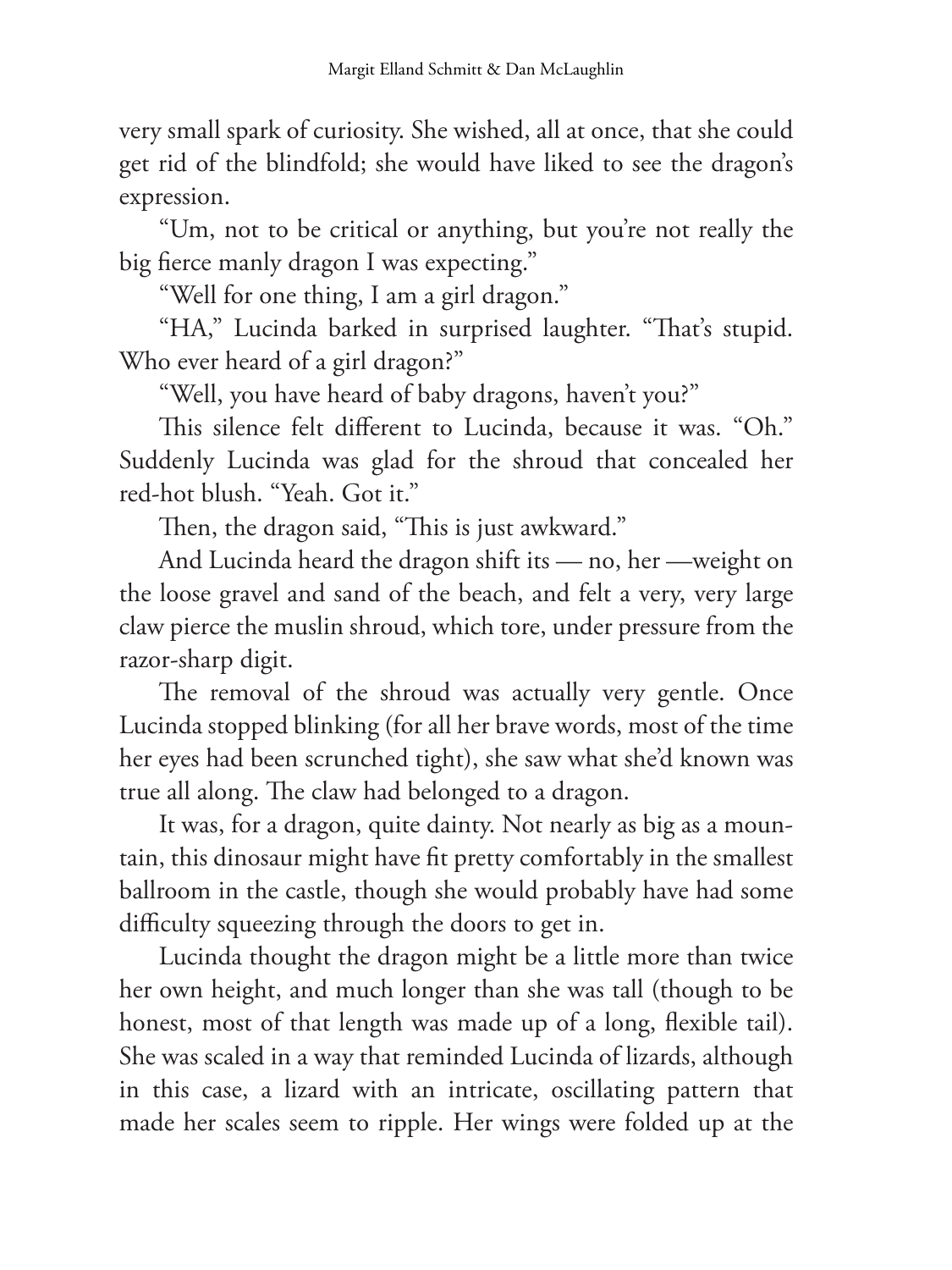moment, but Lucinda imagined they would be huge. She had a forked tongue, which was darting in and out, as if the dragon were particularly interested or unsure about what was happening just now.

For something so lizardish, she had an extremely expressive face, maybe something to do with her big, burning eyes. But what Lucinda noticed most prominently was that the dragon was wearing a bracelet. A particularly shiny golden chain hung around her scaled, draconic wrist, and a large red ruby, easily as big as Lucinda's fist, hung like a pendant at the center. It would have been hard not to notice; it was at the exact same height as Lucinda's head, and provided something much more pleasant to look at than all those teeth.

"Hey, cute bracelet!" Lucinda said in open admiration.

The dragon preened and arched her back. "It is, isn't it? My mom gave it to me before I left home."

"My mom gave me a bracelet, too." Momentarily forgetting she was still bound to the post, Lucinda began to raise her hand, but before she could even twitch twice, the dragon's tail whipped around and with an alarming, scissors noise, cut through the rope that had held Lucinda prisoner.

Lucinda held very, very still, and heroically held back a hysterical scream. The tail must be even sharper than the claws, she told herself, in what seemed a reasonable tone of mind. But she didn't even nick my skin.

"Show me, show me," the dragon said.

Lucinda rather slowly held out her hand. Her bracelet was also a ruby, on an intricately wrought, silver band.

"Ooh, pretty!" said the dragon, her serpent neck twisting to see the jewel from all angles. She needed to look closely, since the ruby on Lucinda's arm was only as big around as Lucinda's thumbnail.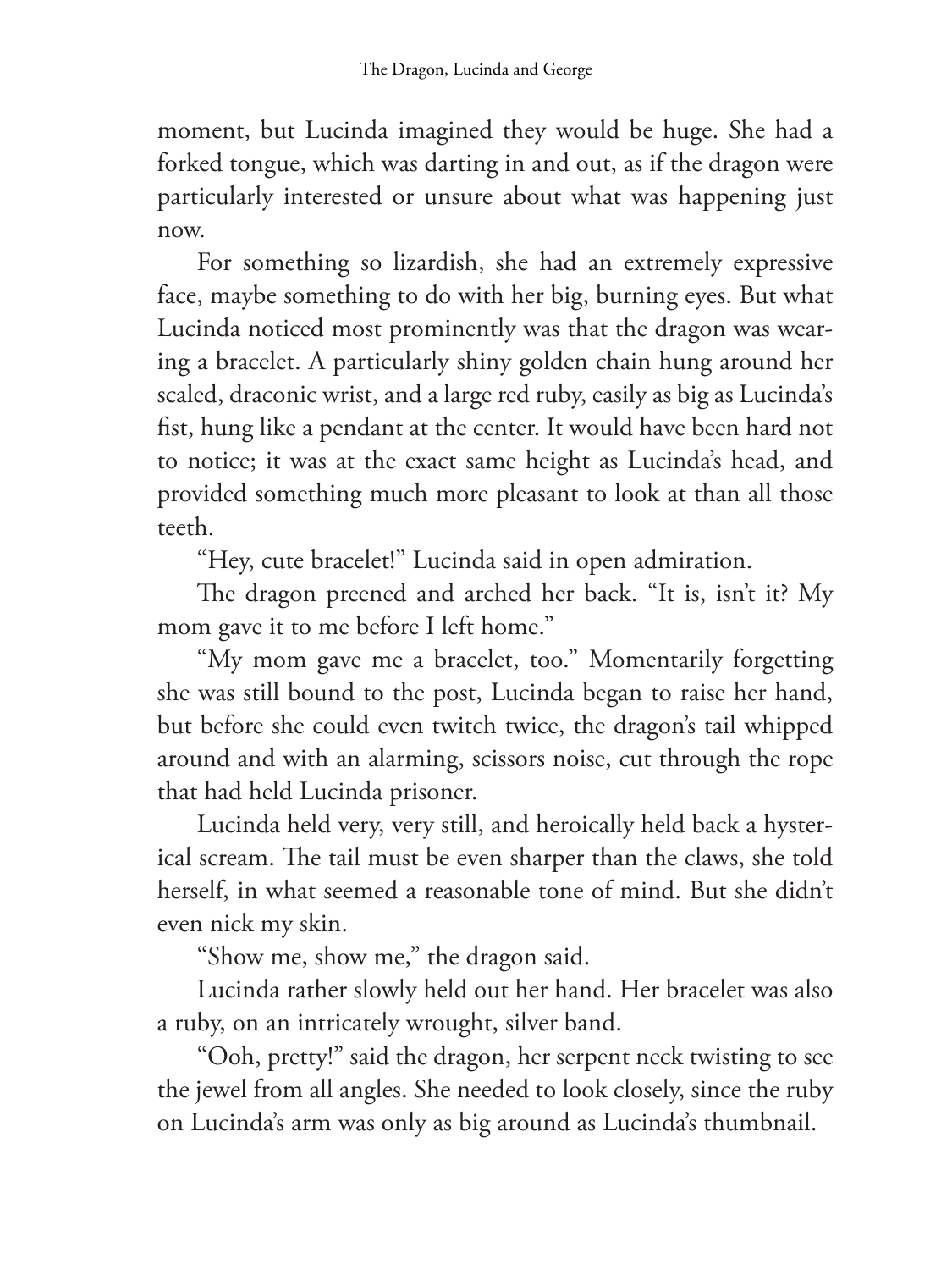"My mother gave it to me for, uh…" Lucinda made a rather vague gesture encompassing the sacrifice station.

"About that…" the dragon shifted uncomfortably, and settled back onto her haunches. "Erh, I don't know quite how to put this to you, but I would really rather not eat you." The dragon huffed what seemed an embarrassed little breath, and steam came out of her nostrils.

"You wouldn't?" Lucinda asked.

"Nothing personal, mind you," the dragon said quickly, but as if she wanted to reassure Lucinda against some implied insult. "I mean I could totally eat you, but…"

"But what?"

"Well, maiden meat…"

"Maiden meat?" Lucinda echoed.

It hardly seemed possible for the dragon to seem more embarrassed, but this one managed it.

"Yeah. Yuck. Even 100% maiden, which I am sure it is," she added, reassuringly. "Really isn't worth the bother."

"What bother?" Lucinda asked, too surprised to be insulted by her lack of deliciousness. "I am trussed up, or I was. And you're the dragon, fire and wings and great big-"

"Okay, it's not one maiden that's the problem. A maiden now and then is fine, if you have a taste for it, but as a principal component of a well-balanced diet…" the dragon shook her head.

"Wait," said Lucinda. "Wait. You want a salad before the entrée?"

"No, no," the dragon actually blushed, her emerald scales turning a bright, carnation pink. "I am saying this very badly."

"You most certainly are."

A dragon shrug turned out to be a pretty impressive thing to watch. Probably, it was the wings. "I know you think your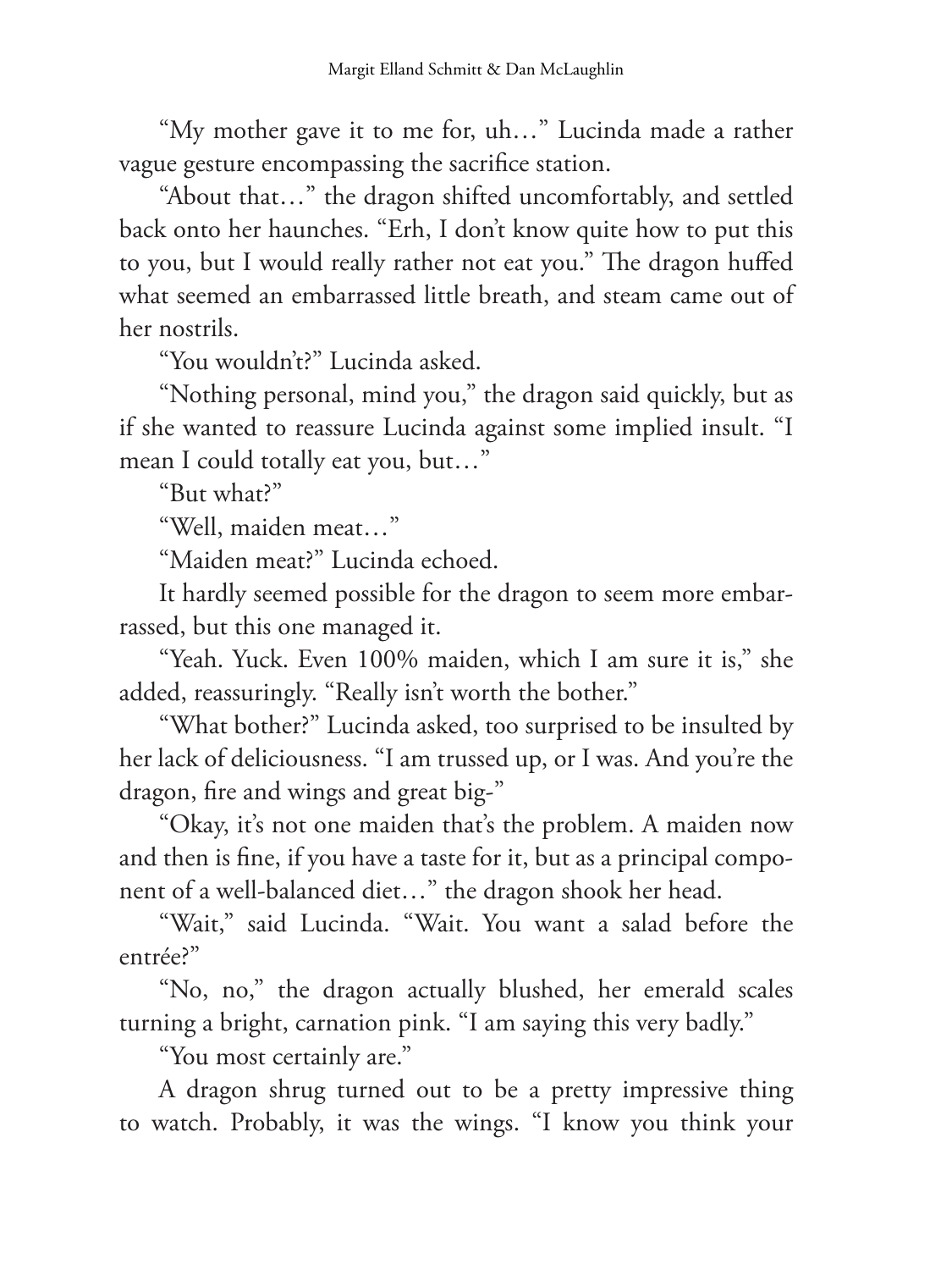kingdom is the center of the universe, but you're not. And every other kingdom is putting out maidens on trash day, and what with the flies and the seagulls and the knights, it becomes something of a chore to keep the beaches clean, you know?"

Lucinda was speechless. The dragon plunged deeper into the astonished silence.

"Of course, we want to do our part for the environment," she said. "So, we have this lottery system to select who has to go out and collect the maiden for consumption, which would be a bit of a pain, but all worth it for the greater good, and maiden meat isn't that bad if you hold your nose and use a lot of lemon, except not only do you people put out the maidens to be consumed, for some reason you then go and try and murder the poor dragon who is just trying to do his job. I mean, how insane do you have to be to do that?" The dragon glared at Lucinda, as if this had somehow been all her idea.

"But, but, but…" Lucinda put up her hands, as if to defend herself against that anger, but the dragon was clearly on a roll.

"I have lost all of my brothers to this cockamamie scheme, so when it came to be my turn…"

"Brothers as in plural?" Lucinda said.

"You mean you have never noticed that every year or so the dragon looked just a little bit different?" The dragon asked. Her voice was quiet, which was not the same as soft.

"Oh, you know what they say about dragons…" Lucinda began, so terrified that her voice came out higher pitched and faster than normal, and she was giggling with nerves.

"What exactly do they say about dragons?"

The survival part of Lucinda's brain kicked into high gear, as she noticed how absolutely still the dragon had gone. No more flickering, forked tongue, but the eyes were definitely burning. The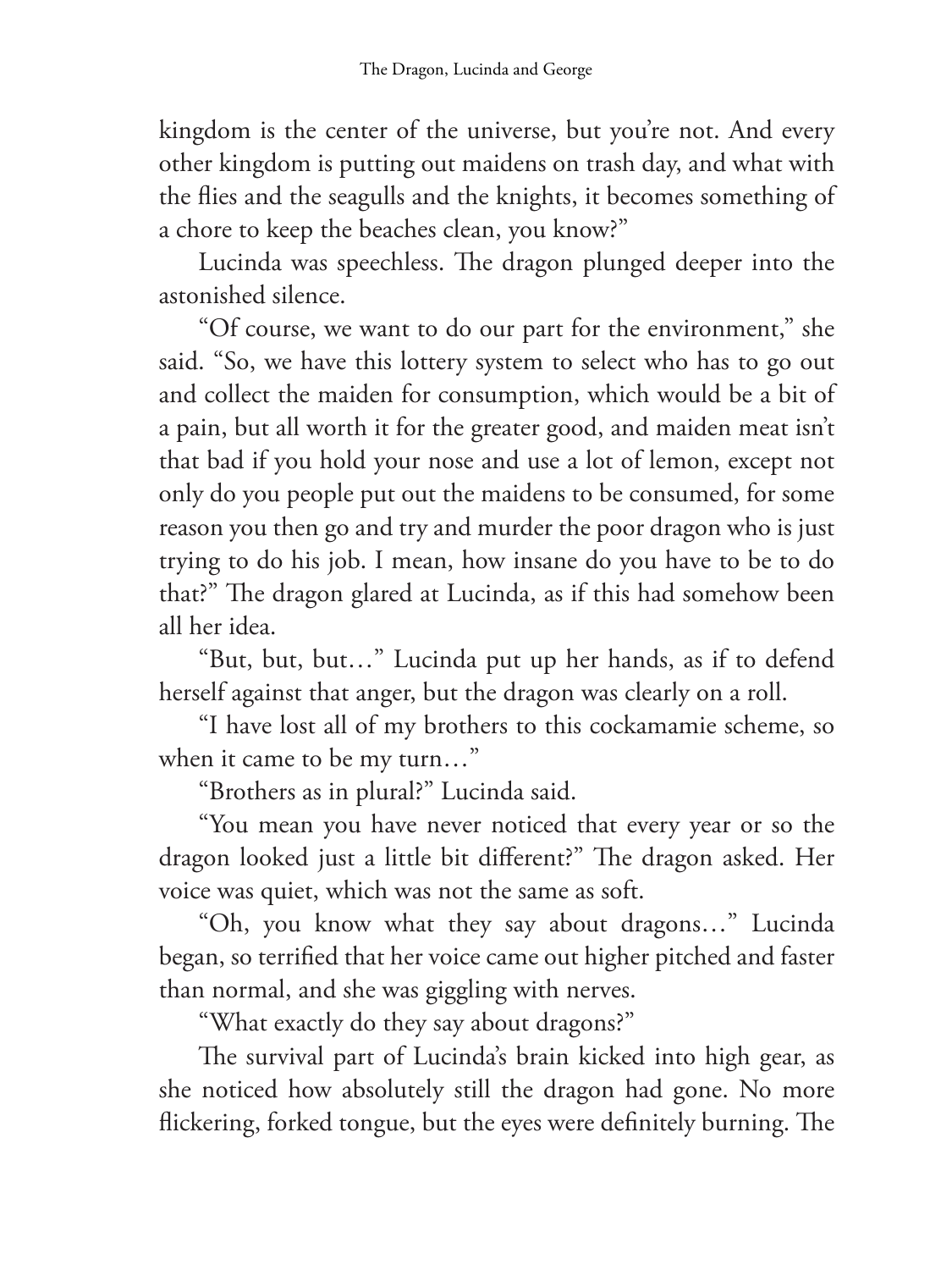birds and insects stopped humming and buzzing and calling to each other, and now the waves decided it was a good time to stop lapping at the shore.

Dragons, when they stare, don't blink, by the way. A part of Lucinda's consciousness filed that away. The optimistic part of her brain. The part that believed that it would be still cognizant more than sixty seconds from now and might need to retrieve that information someday. The part that hoped for a future.

"I mean, from far away, err… and with the dragon moving so fast, some of the detail can be lost so that it can become hard to, you know, um, err… see the difference. I mean everyone is running around screaming 'It's a dragon! It's a dragon!' and it really is a dragon and you kind of forget all that stuff you learn in 'What to Do When a Dragon Swoops' class and you're really not looking for any distinguishing marks of the particular dragon, other than noting it's way bigger than you are. And it is flying and breathing fire and picking up people like little dolls and they are screaming like crazy until suddenly they are not screaming anymore, and that's worse. Which is why you are really not bothering to look up to see if this dragon has a cute little birthmark, or a wreath of flowers on its head, or anything that would really distinguish this one flying lizard of doom from any other. Like that."

She spoke fast, words tripping over themselves to get out of her mouth, and the desperate explanation sounded ridiculous, even to Lucinda, who really wanted it to work.

The dragon stared.

Lucinda stood very, very still.

Nothing in the area made any sound at all as the universe held its collective breath.

Then, the dragon blinked, and let out a sigh that, while smoky, failed to incinerate anyone, even Lucinda. "Yes," said the dragon.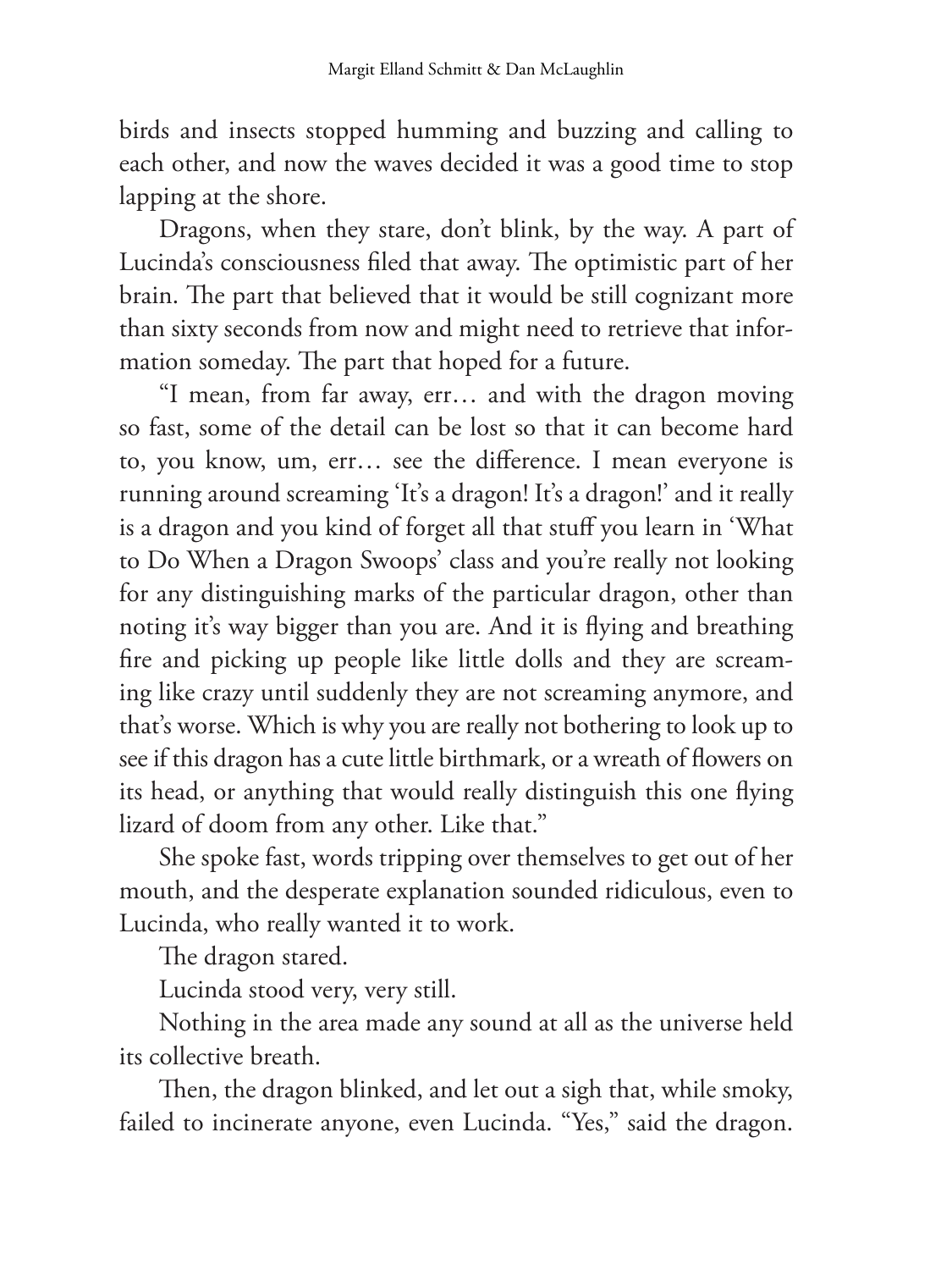"I think that explains it nicely."

The world began to breathe again, and sound resumed hitting Lucinda's eardrums, and her entire brain celebrated her escape from death by making her burst into tears.

The dragon, to her surprise, said: "Oh, I'm sorry. You must be really scared." The big claw reached out and gave her a reassuringly gentle pat on the back.

Lucinda nodded, and wiped her face on the torn halves of the shroud she was still holding. She looked up into the dragon's expressive face and big, glowing eyes, and said, "Listen, do you have a name? It feels rude just to keep thinking of you as 'dragon' all the time."

The scaly head tilted to one side, and some scales or fins or gills or something spread out in a sort of lizard-bird style of interrogative. "Would you call me Ember?" she asked.

Something about that tone of voice sounded all too familiar to Lucinda. "Is that actually your name?" she asked, a little less breezy and casual, and a lot more curious and interested.

The dragon's vast, powerful body shifted uncomfortably on the gravel. Her enormous eyes glanced away, then back again. She had incredibly long lashes, for a dragon. "Not really. It's Esmeraldavinia."

Lucinda flinched in sympathy. "Mine's Lucinda."

They shared a look of true understanding, and Lucinda said, "Listen, Esmera… Listen, Ember! You don't want to eat me, and I sure don't want to be eaten, but we can't stay here, or the Knights are going to come and try to argue with you, or maybe even fight you. Neither of us wants that."

"Well I could fight them. I have been practicing," Ember admitted, with a shy arch of her long, scaly neck. "My aim's pretty good. I could just incinerate them. Dragon fire is plenty hot enough to melt their bones."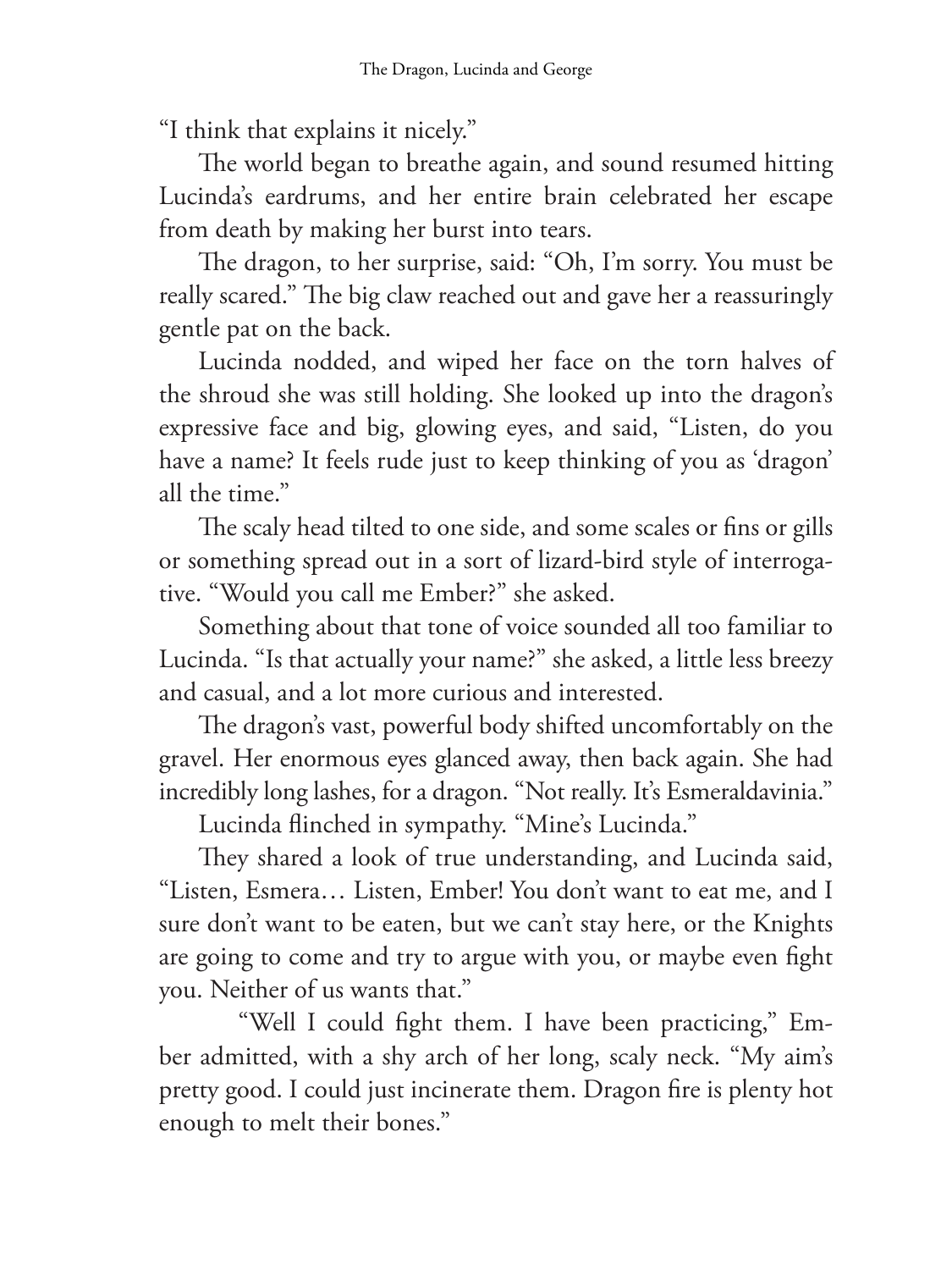"Okay, sure," said Lucinda, pushing her glasses up more securely onto her nose, and looking around. "But we're bracelet buddies, right? We could be friends. You're the first dragon I ever met, and I think we both deserve better than this," she made a gesture to indicate the beach, the pole, and the small cloud of dust on the horizon that implied Knights on the Hoof.

"You want your salad, right? I love salad. Can't we just leave? Together? You and me? Is there a law that says you have to eat me and let the knights take pot-shots at you all day?"

"Actually, there is," said Ember. "I looked it up. The rule was signed into law by the Dragon-Human Relations Center of Profundia. They sponsored my training and everything. Sent me a badge, which I left behind, and a very fancy letter."

"HEY! You got training?" Lucinda protested. "No fair! All I got was this lumpy shroud and a ten-minute lecture about knots and how I should re-tie them in case they came loose or something!"

Ember went still, and waited. Lucinda fumed about the disparity in treatment for several moments, as the silence permeated not just her eardrums, but the whole surrounding shoreline until she finally emerged from her angry sulk, and figured it out.

"I suppose it does take a little less training to be tied to a post and eaten," Lucinda admitted, but with a certain amount of reluctance.

"Exactly. I'm the one who actually has to do something," Ember said, patiently.

"Fair enough, but do you know what's funny?" said Lucinda. "The Dragon-Human Relations Center sounds like the same group of people who signed my letter, too."

"It does seem funny that we both got letters asking us to do what we don't want to do."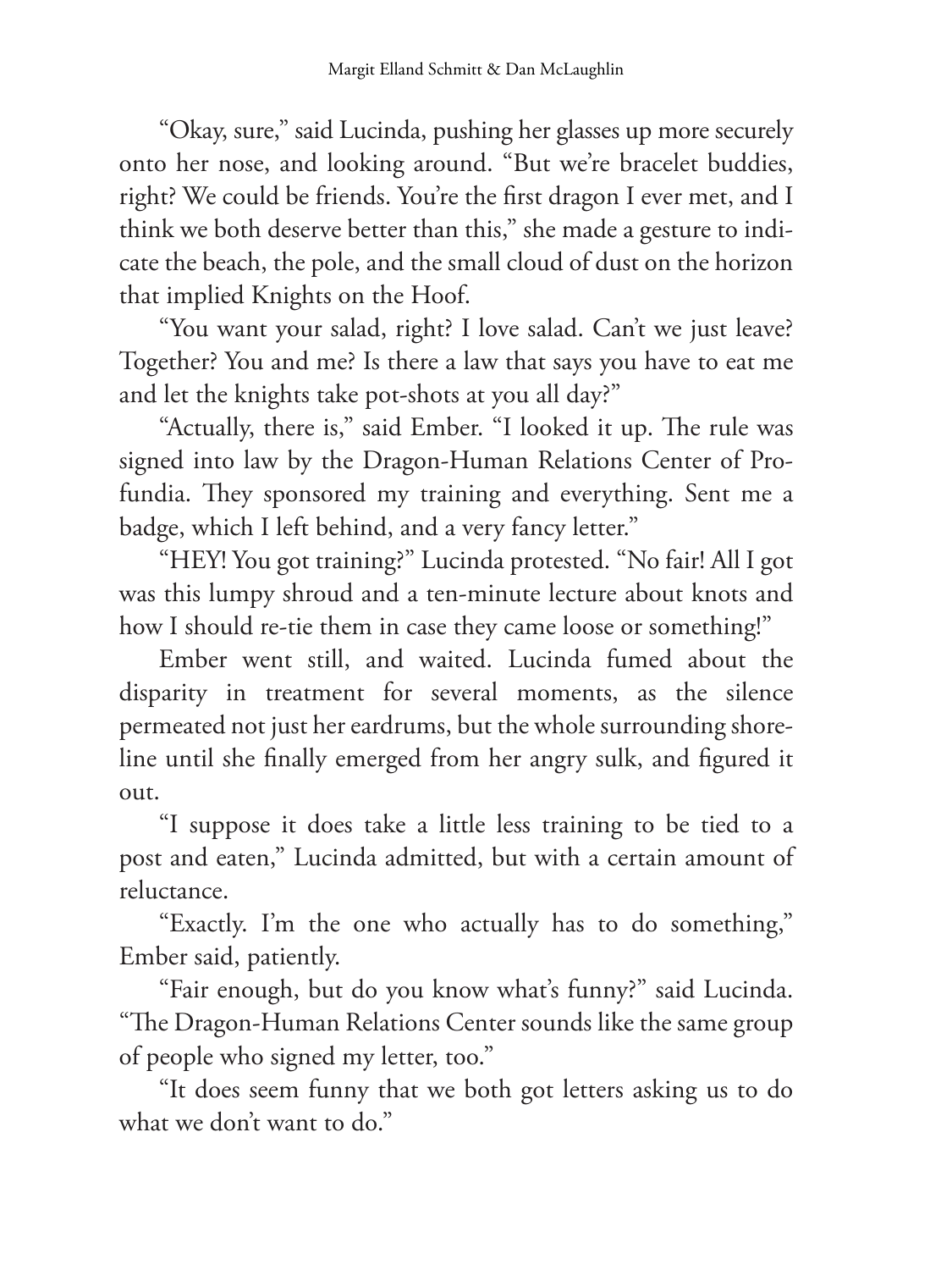"I've never actually been to Profundia. Have you?"

A shake of the dragon's head. "No, never."

From the direction of the village, they both could hear the fanfare of the horn section and horses and manly shouts suggesting a desire for revenge and dragon's guts for breakfast, or perhaps it was more sort of a brunch, but it was most definitely some sort of picnic or outdoor eating event, and the Knights setting up their first volley of more generic battle cries as they started across the big, bare beach towards the water's edge.

"What if I promise to call you Ember, and you can call me Lucy," Lucinda said. Why not? she thought. She was risking everything, right? "And we can find out where Profundia is and try to get some common-sense injected into some of these rules! What do you say, bracelet buddy?"

"I say hop up, Lucy," and with surprising gentleness, the dragon's claw reached round to pick the Princess up around the waist. Then the huge wings tore the air into thunder as she swept them down and away and they parted company with the ground.

From the sound of it, the Knights weren't pleased by this Departure from Tradition.

"Die, asswipe!" the sound drifted from far below. Both Lucy and Ember looked down and watched as a spear tumbled down into the lake below.

"Who was that?" asked Ember

"George," said Lucy.

"Who's George?

"Just some boy."

"Just some boy?"

"Technically a knight. I've seen him around." With that Chip Blitherington, she thought dismissively. Lucy closed her eyes, because looking down was becoming a bit of a challenge.